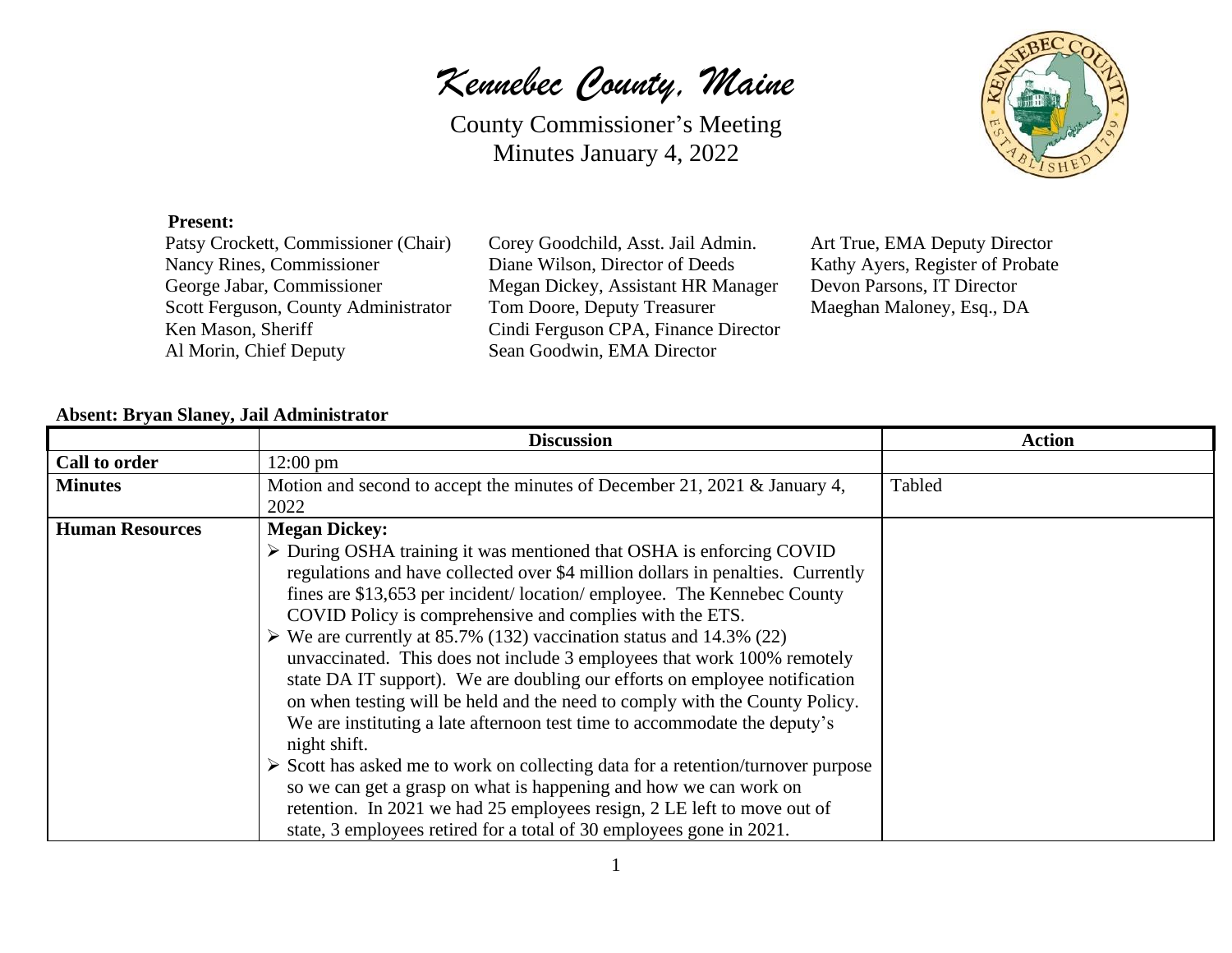## *Kennebec County, Maine*



|                  | <b>Discussion</b>                                                                                                                                                                                                                                                                                                                                                                                                                                                                                                                                                                                                              | <b>Action</b> |
|------------------|--------------------------------------------------------------------------------------------------------------------------------------------------------------------------------------------------------------------------------------------------------------------------------------------------------------------------------------------------------------------------------------------------------------------------------------------------------------------------------------------------------------------------------------------------------------------------------------------------------------------------------|---------------|
|                  | $\triangleright$ I finished EEO surveys and submitted them today. This required me to look<br>into every employee we had in 2021, the EEO factors and salaries. An<br>HRMS system would be helpful and save a lot of time.                                                                                                                                                                                                                                                                                                                                                                                                     |               |
| <b>Treasurer</b> | <b>Tom Doore, Treasurer:</b>                                                                                                                                                                                                                                                                                                                                                                                                                                                                                                                                                                                                   |               |
|                  | $\triangleright$ We are 50% into FY 22 Budget and for payroll purposes we are at 53%.<br>$\triangleright$ General Fund is \$9,173,000 all invested in the Insured Cash Sweep account<br>with Kennebec Savings Bank. Recovery Cash Fund \$11,514,000 all invested<br>in the Insured Cash Sweep account with Kennebec Savings Bank.<br>$\triangleright$ Investment Fund at the close of business yesterday is \$2,131,000 which is<br>down \$4,000 since the last meeting.<br>$\triangleright$ There will be warrants that will need signing.<br>$\triangleright$ Commissioner Rines asked if we are where we need to be at 53%, |               |
|                  | $\triangleright$ Administrator Ferguson: Yes, we are.                                                                                                                                                                                                                                                                                                                                                                                                                                                                                                                                                                          |               |
| <b>Finance</b>   | <b>Cindi Ferguson CPA, Finance Director:</b><br>$\triangleright$ We received a \$10,000 grant check for a diversion grant coordinator.<br>$\triangleright$ This year's medical went up about 3% in 2022, averaging 1.5% over 2 years.<br>$\triangleright$ We received a \$61,000 check for reimbursement for the District Attorneys<br>computer support.<br>$\triangleright$ It is important to note that on this years W2's box 12 will have the total cost<br>of employee healthcare.                                                                                                                                        |               |
| <b>Deeds</b>     | <b>Diane Wilson, Deputy Register of Deeds:</b><br>$\triangleright$ For December we are up \$1,891 from 2020 and year to date we are up<br>\$20,000 from 2020.                                                                                                                                                                                                                                                                                                                                                                                                                                                                  |               |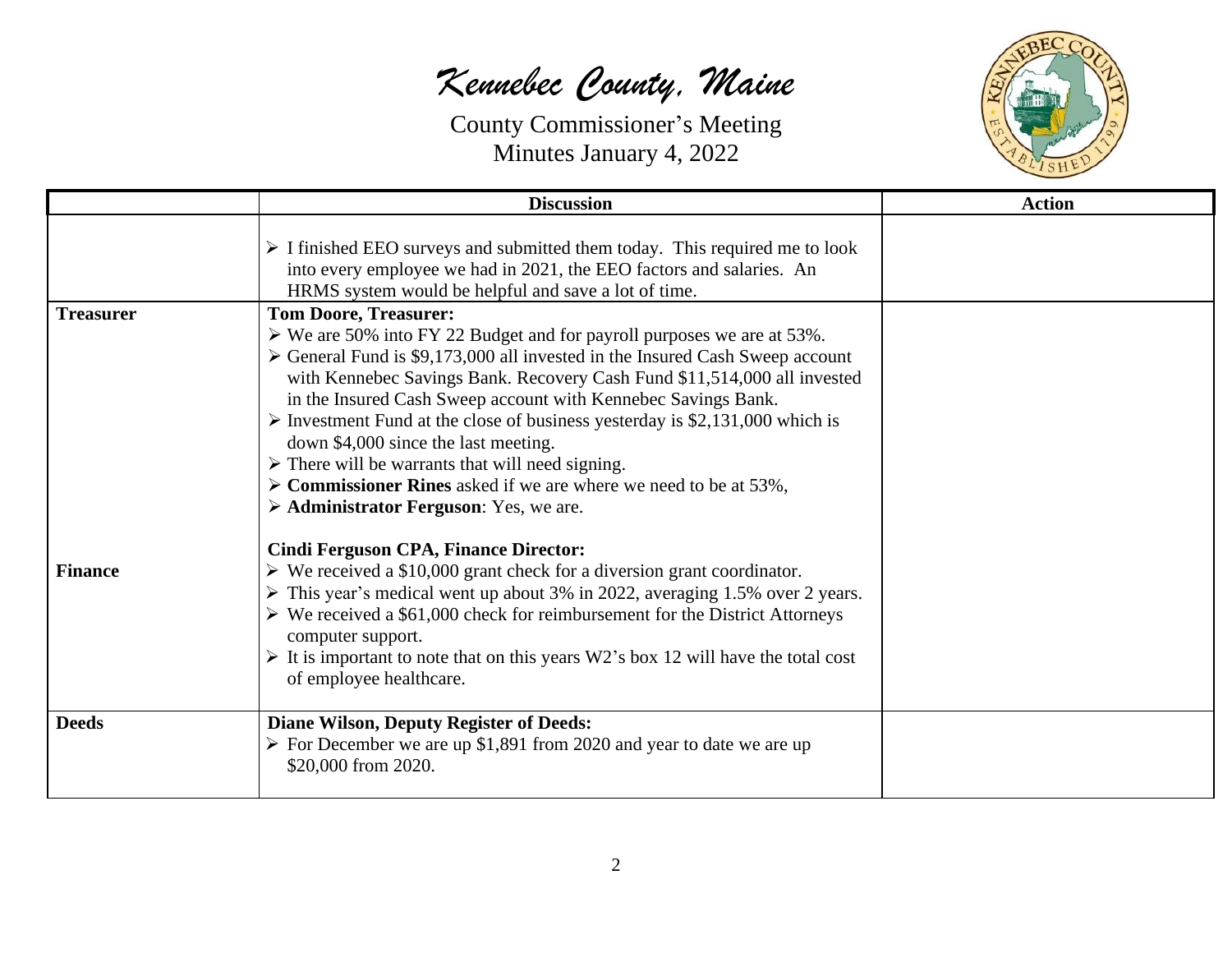*Kennebec County, Maine*



| <b>District Attorney</b> | <b>Maeghan Maloney Esq., District Attorney:</b><br>$\triangleright$ The Diversion Grant of \$10K was received and will be used for a diversion<br>programs coordinator. Its purpose is to divert nonviolent offenders from<br>overburdened courts and overcrowded corrections institutions to resources<br>that will assist them to become more productive functioning members of<br>society, so they don't end up back in the criminal justice system.<br>$\triangleright$ We currently have an open position as a receptionist and getting this grant<br>money will allow us to help give this position more responsibility. |  |
|--------------------------|--------------------------------------------------------------------------------------------------------------------------------------------------------------------------------------------------------------------------------------------------------------------------------------------------------------------------------------------------------------------------------------------------------------------------------------------------------------------------------------------------------------------------------------------------------------------------------------------------------------------------------|--|
| <b>EMA</b>               | <b>Sean Goodwin, EMA Director:</b><br>$\triangleright$ We have created space for a training room in the Deeds (/EMA) Building.<br>$\triangleright$ We keep getting calls about PPE clothing and we are deferring people to the<br>Maine CDC because we can't accommodate them. We have some PPE<br>coming in from FEMA.<br>$\triangleright$ We ordered some more Binax now test kits to have on hand if needed.<br>$\triangleright$ The vaccine clinic is still going well at the Armory.<br>$\triangleright$ The state is working on a testing site/vaccine site, and we will help if they<br>need it.                        |  |
| <b>Facilities</b>        | Dan Brunelle, Facilities Manager:<br>$\triangleright$ We are down one employee who is out on paternity leave.<br>$\triangleright$ The generator installation is ongoing. We failed the initial testing and the<br>contractors are back to fix that. As of 30 minutes ago it was testing well. We<br>are using 30% of the generators power which is where we want to be.<br>$\triangleright$ We received a compliance letter from The Department of Labor and<br>everything that was identified has been fixed.<br>$\triangleright$ Otherwise, everything seems to be going well.                                               |  |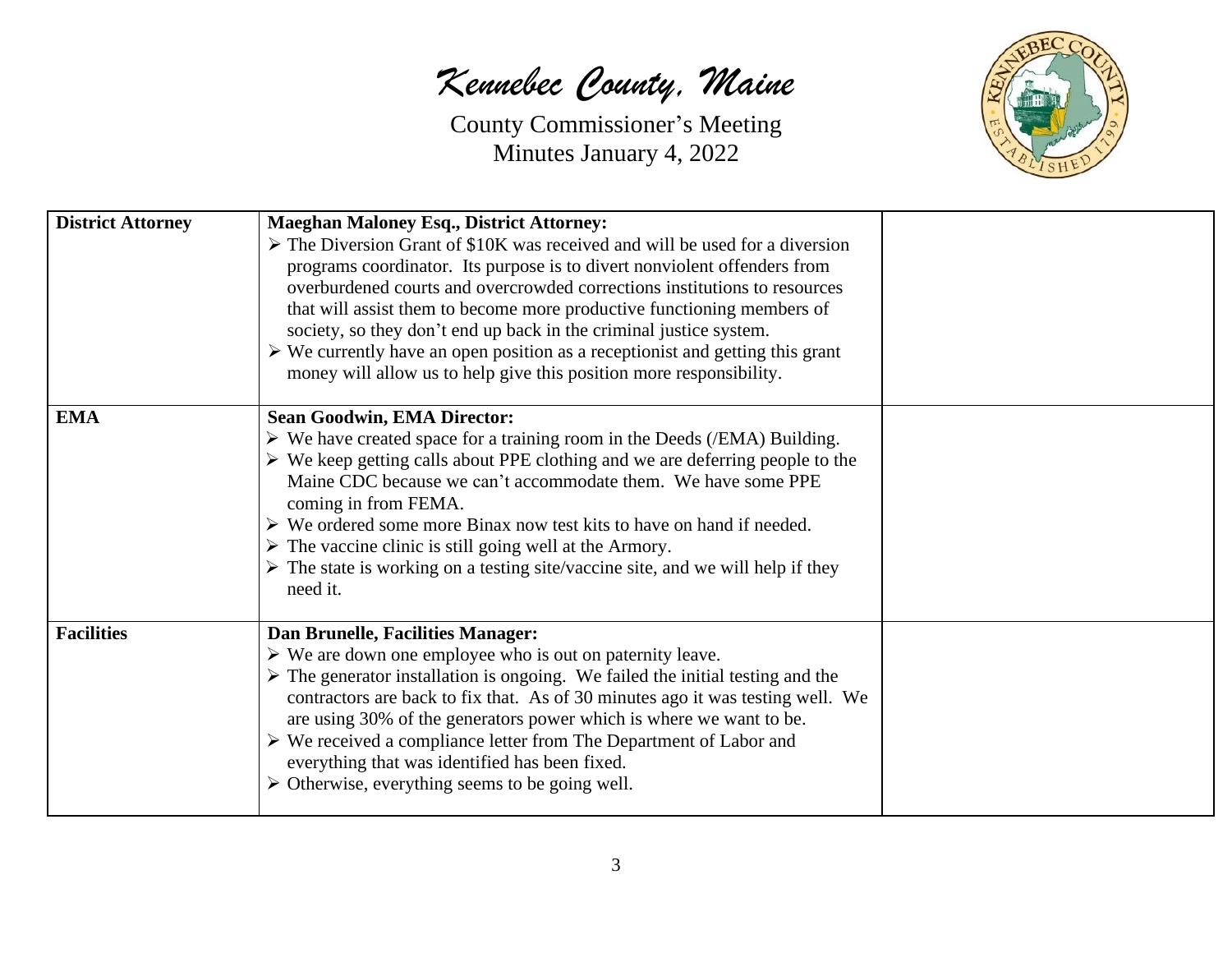*Kennebec County, Maine*



| <b>Information Technology</b> | <b>Devon Parsons, IT Director:</b>                                                              |  |
|-------------------------------|-------------------------------------------------------------------------------------------------|--|
|                               | $\triangleright$ IMC rollover for the new year went successfully with no issues.                |  |
|                               | $\triangleright$ KSO has its highest number of crash reports that was submitted to the State    |  |
|                               | of Maine.                                                                                       |  |
|                               | $\triangleright$ Jason is working on the website changes with Scott but it is a slow process as |  |
|                               | it takes time on making changes to a website and testing the changes.                           |  |
|                               | $\triangleright$ Mike is working on upgrading the Probate PC's and only minor issues that       |  |
|                               | he has worked on to fix.                                                                        |  |
|                               | $\triangleright$ I am working on the patrol laptops for all of the changes needed and to keep   |  |
|                               | up with the changes that are needed.                                                            |  |
|                               |                                                                                                 |  |
| <b>Probate</b>                | <b>Kathy Ayers, Register of Probate:</b>                                                        |  |
|                               | $\triangleright$ We have hearings all day tomorrow.                                             |  |
|                               | $\triangleright$ Thursday at 1pm the commission is testifying on the states plan to take us     |  |
|                               | over. I haven't finished the numbers, but this is the first full month of                       |  |
|                               | increasing out fees so we will be collecting more income.                                       |  |
| <b>Sheriff/Corrections:</b>   | <b>Sheriff Ken Mason:</b>                                                                       |  |
|                               | $\triangleright$ On the law side of the house Deputy Carey has now left. I have somebody        |  |
|                               | right in line to take over his position. Deputy Carey was a K9 Deputy with                      |  |
|                               | K9 Brock.                                                                                       |  |
|                               | $\triangleright$ We will welcome deputy Chris Walla. The statutory buyout is cheaper than       |  |
|                               | paying overtime for coverage to send him to the academy. He has worked                          |  |
|                               | with K9 Brock in the past and we look forward to having him.                                    |  |
|                               | $\triangleright$ We are not getting overwhelmed in intake.                                      |  |
|                               |                                                                                                 |  |
|                               |                                                                                                 |  |
|                               |                                                                                                 |  |
|                               |                                                                                                 |  |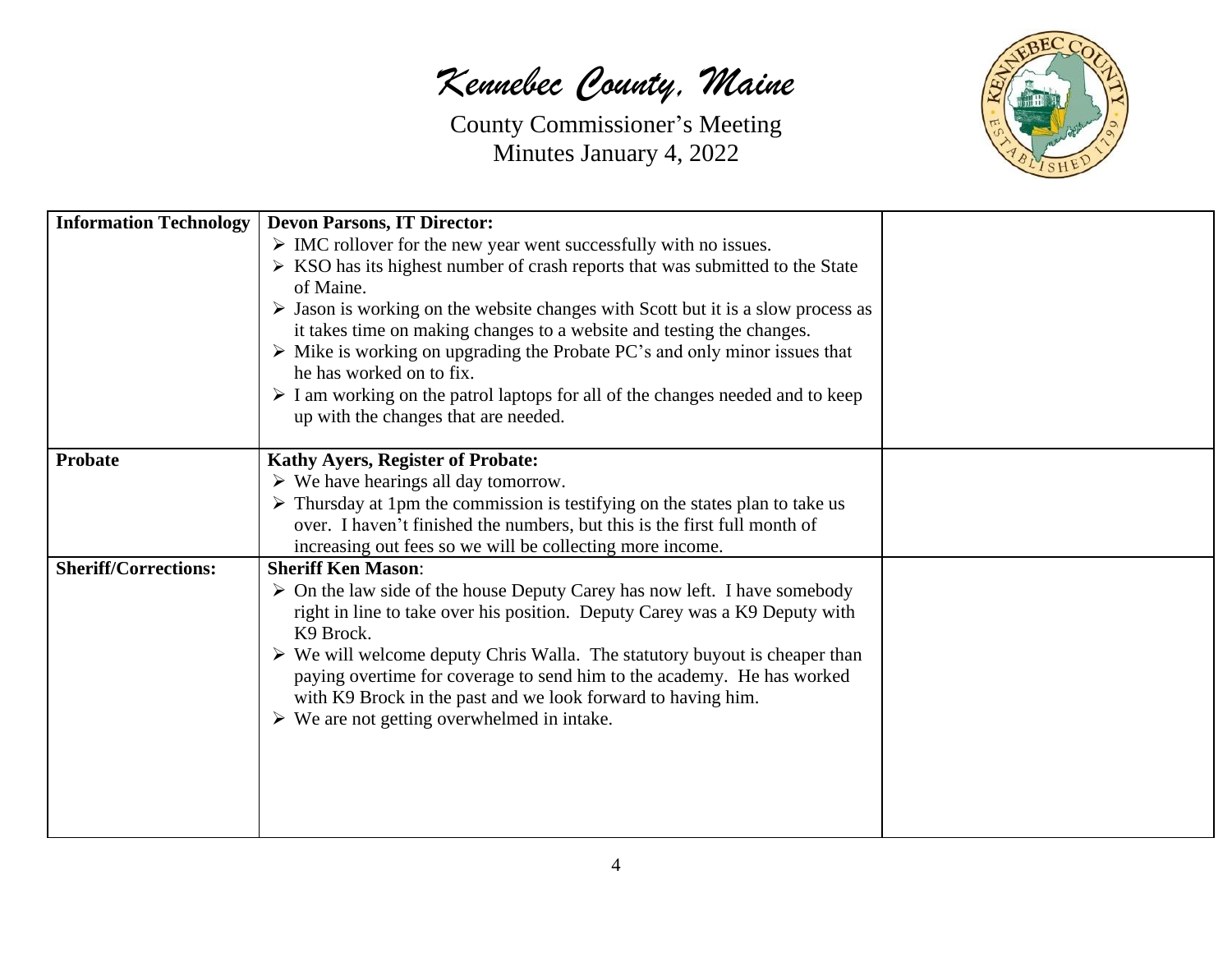*Kennebec County, Maine*



|                | Lt. Corey Goodchild, Asst. Jail Administrator:<br>$\triangleright$ We currently have 128 inmates.<br>$\triangleright$ We are hoping to get another training class started this month due to the<br>number of new employees that can start.<br><b>Commissioner Rines:</b><br>$\triangleright$ How is Covid in the Jail?<br>Lt. Corey Goodchild, Asst. Jail Administrator:<br>$\triangleright$ We have no new positive tests and 10 infected with covid that will be                                                                                                                                                                                                                                                                                                                                                                                                                                                                                                                                                                                                                                                                                                                                                                                                                                                                         |  |
|----------------|--------------------------------------------------------------------------------------------------------------------------------------------------------------------------------------------------------------------------------------------------------------------------------------------------------------------------------------------------------------------------------------------------------------------------------------------------------------------------------------------------------------------------------------------------------------------------------------------------------------------------------------------------------------------------------------------------------------------------------------------------------------------------------------------------------------------------------------------------------------------------------------------------------------------------------------------------------------------------------------------------------------------------------------------------------------------------------------------------------------------------------------------------------------------------------------------------------------------------------------------------------------------------------------------------------------------------------------------|--|
|                | coming out of quarantine on Friday.                                                                                                                                                                                                                                                                                                                                                                                                                                                                                                                                                                                                                                                                                                                                                                                                                                                                                                                                                                                                                                                                                                                                                                                                                                                                                                        |  |
| Administrator: | <b>Administrator Ferguson:</b><br>$\triangleright$ I have been spending time gearing up for the budget. I will be meeting with<br>Bob to discuss the budget process. I look forward to his insights.<br>$\triangleright$ I have been going through a lot of old paperwork that was in the office most<br>of which has been scanned to the network.<br>$\triangleright$ DA Maloney and I have been discussing the Covid policy and the current<br>CDC guidance around the 5 or 10 day return to work. For now, the policy<br>will stand to protect our employees.<br>$\triangleright$ We had department head meeting this week and I feel it went well. Many<br>items were discussed from Personnel, to Appraisals, to Work Hours, to<br>Financial Performance. Everyone was encouraged to participate.<br>$\triangleright$ Supervisors must make sure that all FROI (First Report of Injury) goes to<br>HR, regardless of seriousness of injury.<br>$\triangleright$ HR should be engaged in all employee aspects.<br>$\triangleright$ I plan to review the employee education policy.<br>$\triangleright$ Tomorrow is the DA/DEEDS negotiations tomorrow at 9AM with Local<br>327.<br>$\triangleright$ Bob is coming in tomorrow to go over budget things with me.<br>> RFP is out for the ARPA Consultant. Closes January 28, 2021, 4pm. |  |